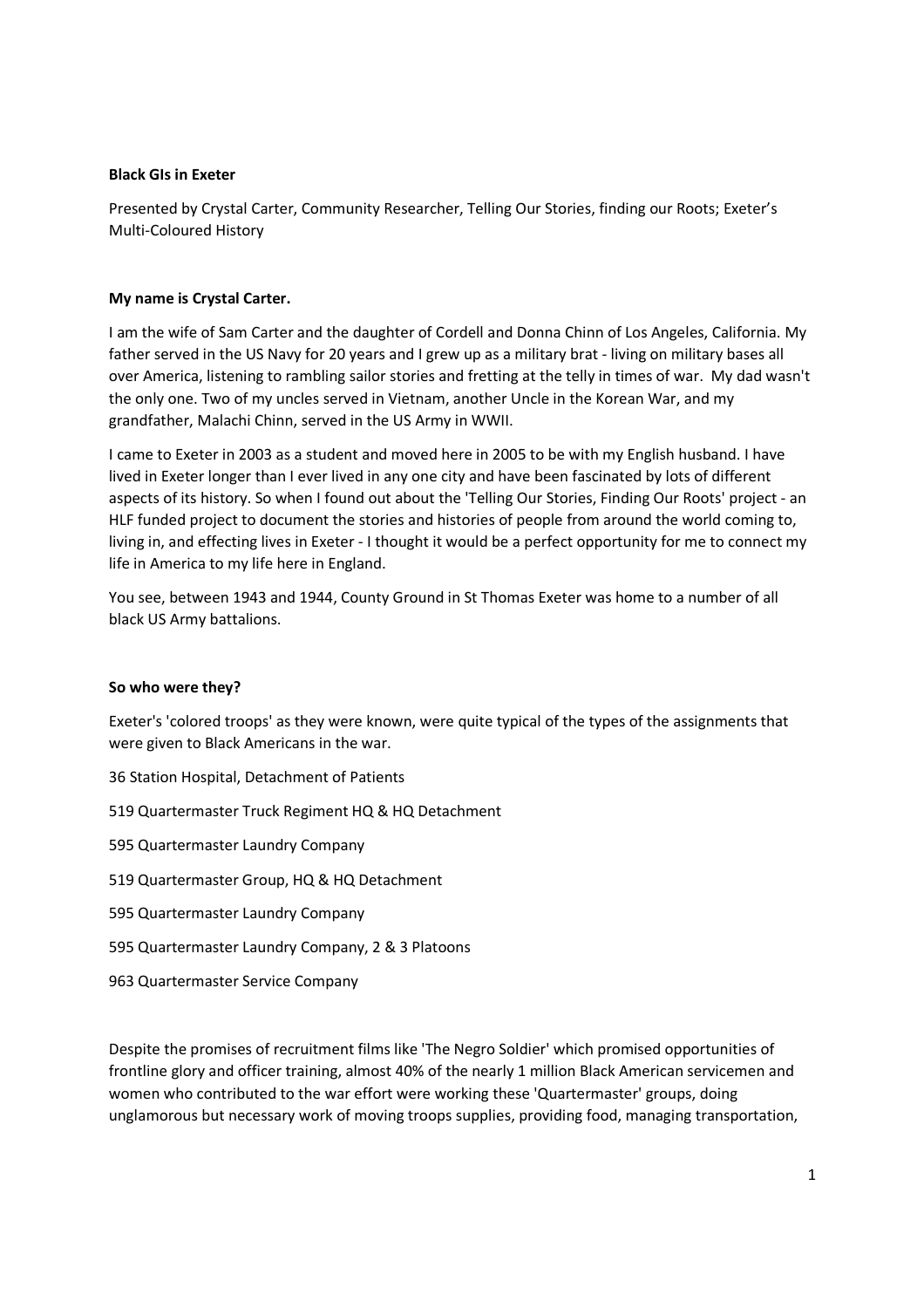fuel and clothing for black and white troops. In Exeter this included running the US Food Depot at the Cattle Market in Marsh Barton.

You will have also noticed that there was mention of a 'Station Hospital, Detachment of Patients'. This was most likely an offsite 'coloured only' ward of the military hospital that was based at Wonford. This was a standard practice and part of US Armed Forces' policy of segregation throughout all parts of its World War II operations. And it's how Black GI's came to be in St Thomas in particular.

 The County Ground troops were part of the overall US military presence in Exeter which included White American billeted troops and those in Topsham Barracks. The US military had a policy of segregating black and white troops applied in the US and throughout the European and Pacific Theatres of war. In Exeter this meant that Black troops were based in tents in County Ground, St Thomas, and white soldiers were based in soldiers' quarters at Topsham Barracks.

This level of segregation was common means of managing 1 million American troops in England in the run up to D-Day. The US Army on an 'Off Limits' policy that kept black and white soldiers separated, both on base and in off duty social settings. In some towns this meant that 'commanding officers would declare town "X" as out of bounds for Negro soldiers and town "Y" for white soldiers. In sparsely settled regions, where there were few towns, and most of them small, recreational facilities consisting usually of only a pub or two and a moving picture theater, a system would be set up for whites on "odd" nights and Negroes on "even" nights' (White 19). In Exeter, the 'off limits' rule meant that the city was essentially divided in two. Black soldiers were allowed in St Thomas and West Exe. White soldiers were allowed in the city centre. While US soldiers were stationed in Exeter, the US Army placed MPs, 1 black and 1 white, on either side of Exe Bridges to ensure that black and white soldiers did not cross to the other side. They coordinated patrols around the city to collect anyone who had strayed (Gray).

The New Presence of 'Jim Crow'- an American practice of segregation of Black and White people first implemented in the wake of the Civil War - in Exeter did not go entirely unnoticed. Though these changes were only officially implemented by the US Army, in Exeter as in other cities, towns and villages, there were instances in which local British people took part in this as well. In many instances this was in an effort to avoid the infighting that occurred regularly between black and white troops. Sometimes this meant that publicans and shop keepers declaring a preference - in some cases for black troops and in others for white troops. In Exeter this meant that when well known Black British singer Leslie Hutchinson visited the city during the war, he was not allowed to stay in the Royal Clarence Hotel. And when Joe Louis, the most famous Black GI of all visited Exeter to fight an exhibition match, though he was allowed to stay at Topsham Barracks and visit the city centre, one Exeter resident remembers that a local publican refused to serve him and demanded that he leave her pub, apparently this was not the only occasion.

## **What did the people of Exeter make of the Black GIs?**

Marion Wallen who lived in St Thomas during the war recalled 'down Tin Lane was my dancing school and I saw ever so much that was going on there. My mother nearly stopped me going because of it'

Sister Edward Mary remembered 'One day a pupil asked Sister, I met a black soldier, what are they? This question was later superseded by another - Sister, I met a soldier and he had a funny uniform. On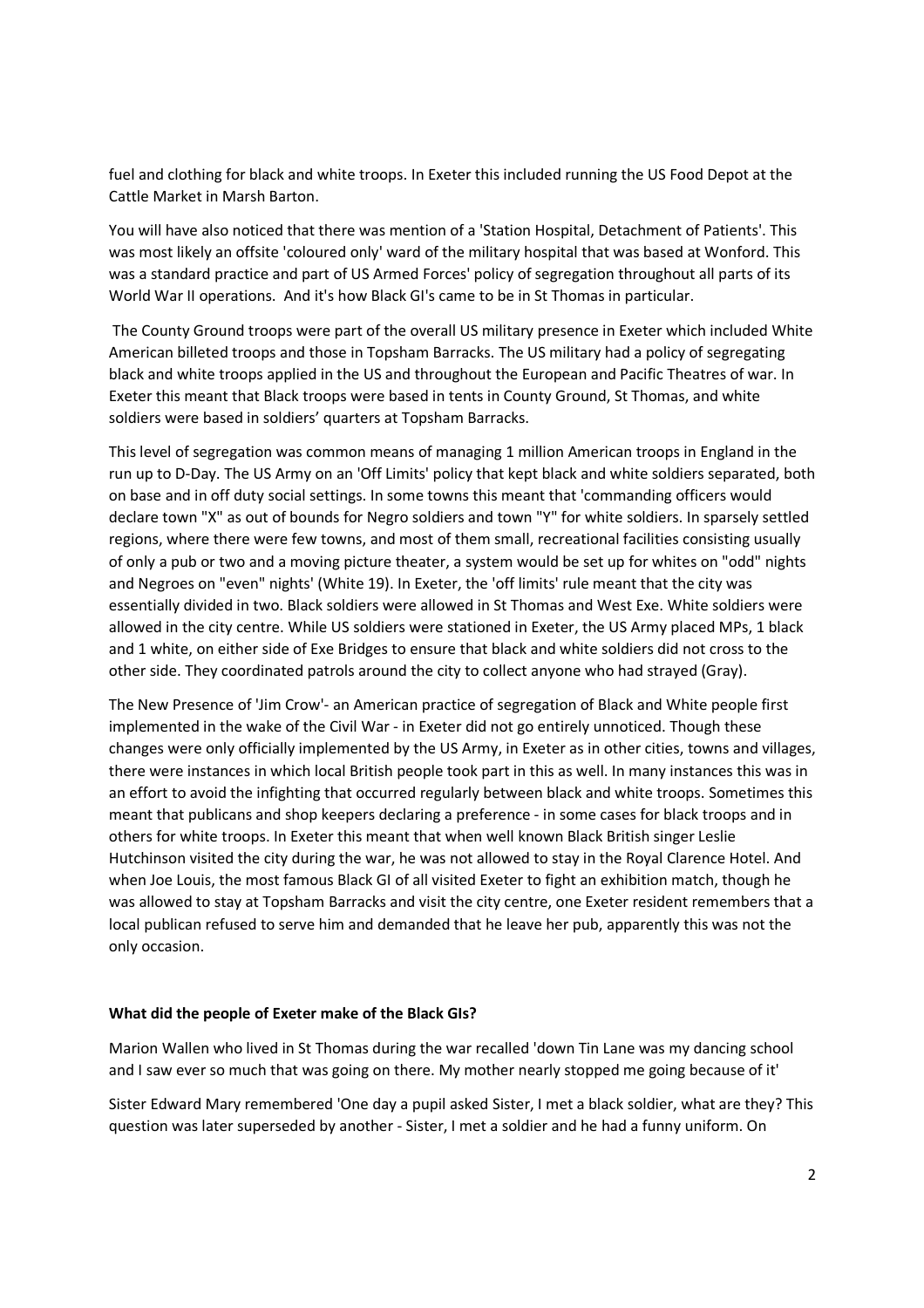hearing its description, the child was told he was an American and she responded, Oh no he's not - he's not black.'

Ivey Facey recalled ' their colour 'didn't make a difference. They were accepted. My mother always had someone in for Christmas - the first year it was Frenchman. Later they were Americans, black or white.'

['He was very nice, handsome. He was from Tennessee. I think I met him at Emmanuel Hall. My mother told me years afterwards when she was dying in 1962, that she had burnt all the letters and cables that he had sent. I never had them. It was terrible now that you think about it. He must have thought I was killed in the blitz.']

HW Stubbs, DJ Newbury, Alison Malsen, all remember the Black American GIs. Thelma Baker explained - 'it was also strange that the black GIs were kept below the River in St Thomas while the whites were uptown'

## James Bell recalled

In a letter from father to Gilbert (my elder brother in the RAF) dated 6th June 1943.

*'The town is now filled with American soldiers who have come here within the past few days. They seem quite a respectable lot of men in appearance, and have dress uniform to wear when out. It is sad to think what these men may have to face presently.'*

Later coloured Americans came and there were near riots between the blacks and whites. The coloured Americans stayed on the St Thomas side of the Exe and there was no movement between the two groups. I remember that Exe Bridge was closed off, on both sides by American Military Police, and each group shouting dreadful insults across the river at each other. I am sure that if they were allowed to get across there would have been murder. After about a week, the black Americans were moved.

Joyce Bulling said 'I remember the American Soldiers in County Ground, they used to look over into Tin Lane.'

Maurice Pike remembers, 'Contrary to popular belief, there were coloured Americans in Exeter. A dance held at Emmanuel Hall with a band from Torquay produced a tremendous display of 'jitterbugging' by one particular coloured soldier. An amazing athletic performance.

Hilda May Eastley of Exmouth remembered "Yanks also took over the Cattle Market in Exeter. Father was very shocked at these huge dark men, the first he had ever seen, and he touched his cap very respectfully, much to the amusement of the young G.I's. Never had they such respect! It seemed an unreal time, we would never be the same again." (BBC)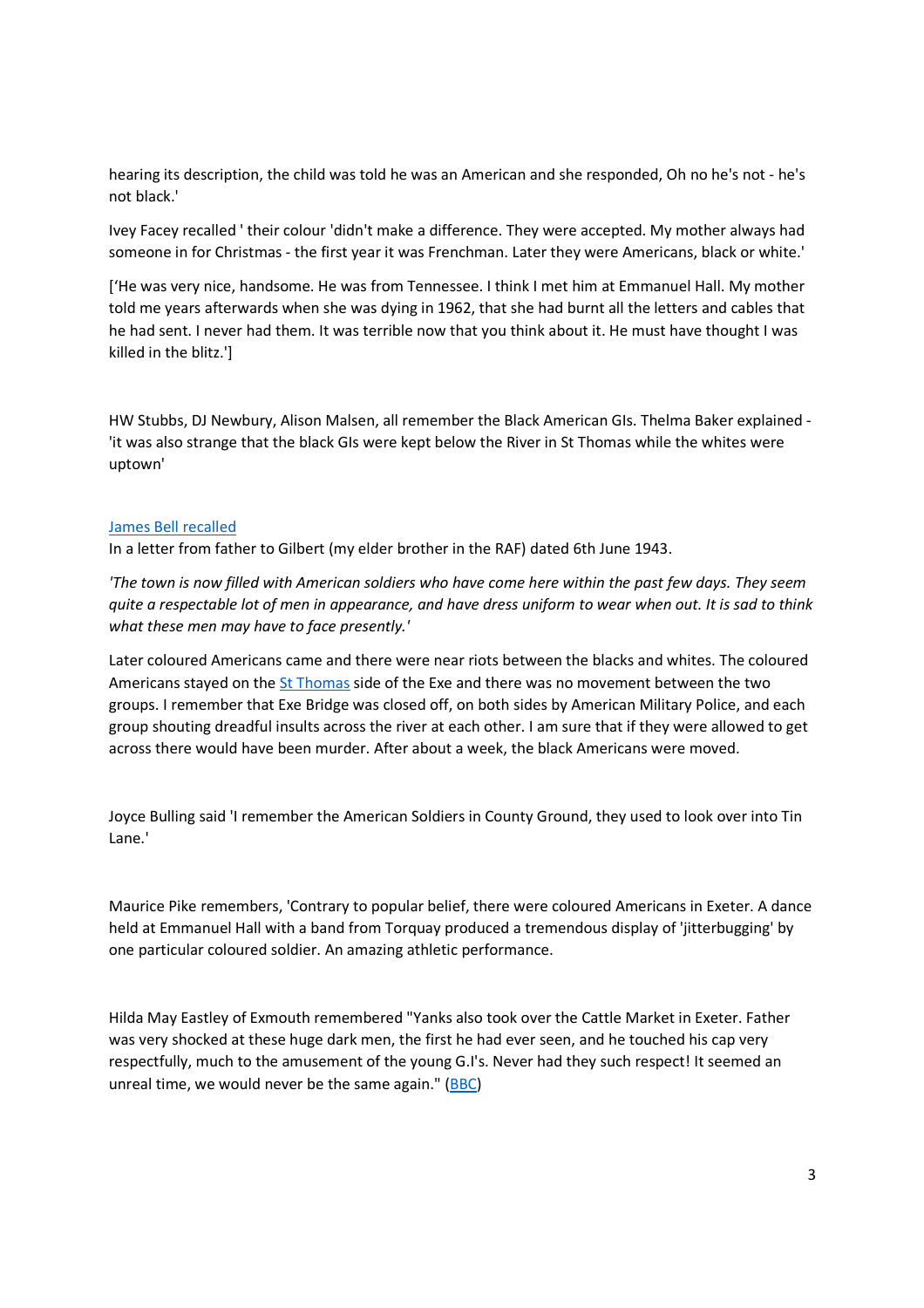Mary Beale remembers...Later, the cattle market was used as a food depot by the American soldiers. all black- who amazed us children, never having seen a black face and causing havoc with the local girls who had no taboos reference going out with attractive young men. The senior girls school (girls up to 14) on the union street was a magnet at 430pm and the head mistress once called the police to disperse the young men waiting for the girls.

From Exe Bridges down to St Thomas was exclusive to Black soldiers, but there were often fights between the demarcation line between white and black.

Any number of coloured children were soon seen in prams around Exeter but at the end for the war they all vanished and we did wonder if they had all been taken back to America.

## **What was the legacy? (Babies)**

Sylvia McNeill of the British civil rights group, the League of Coloured Peoples, began an investigation into the reality of children fathered by Black GIs. Her 18 page report showed 83 of 553 (15%) known children born of mixed Black American and White English heritage were born in Devon. By 1948, the LCP had revised their figures to a total of 775 children. (Smith 209)

#### **How was Exeter in comparison to other places?**

Launceston is a pretty Cornish town on the edge of Bodmin Moor with the port of Plymouth to its south and the seaside resorts of Devon and Cornwall to the north. On Saturday night, 25 September 1943, five black GIs from an ordnance unit were told to return to camp by MPs when it was found that they did not have passes, forcing them to miss the local dance. They did not leave easily and one threateningly told an MP: 'If you lay hands on me, you'll get what's in my pocket.' The next night eighteen black soldiers entered the lounge bar of a pub in the town. White soldiers were drinking there too and the barman told the blacks that they couldn't be served in that part of the house. These blacks had not apparently been in Britain for long and were loath to accept a practice by then common in many public houses of landlords reserving separate areas for black and white Americans. They left, reluctantly, only to sneak back into town later having armed themselves with tommy guns, rifles and bayonets. When they encountered two MPs in a jeep in the town square they ignored calls to disperse and opened fire, causing people to run in all directions. The two policemen were wounded in their legs and a few weeks later fourteen black GIs faced a court martial in Paignton in Devon, charged with mutiny and attempted murder. After a three-day hearing all were sentenced to death or life imprisonment. Some, according to Walter White, were still serving their sentences two years later in prisons in America.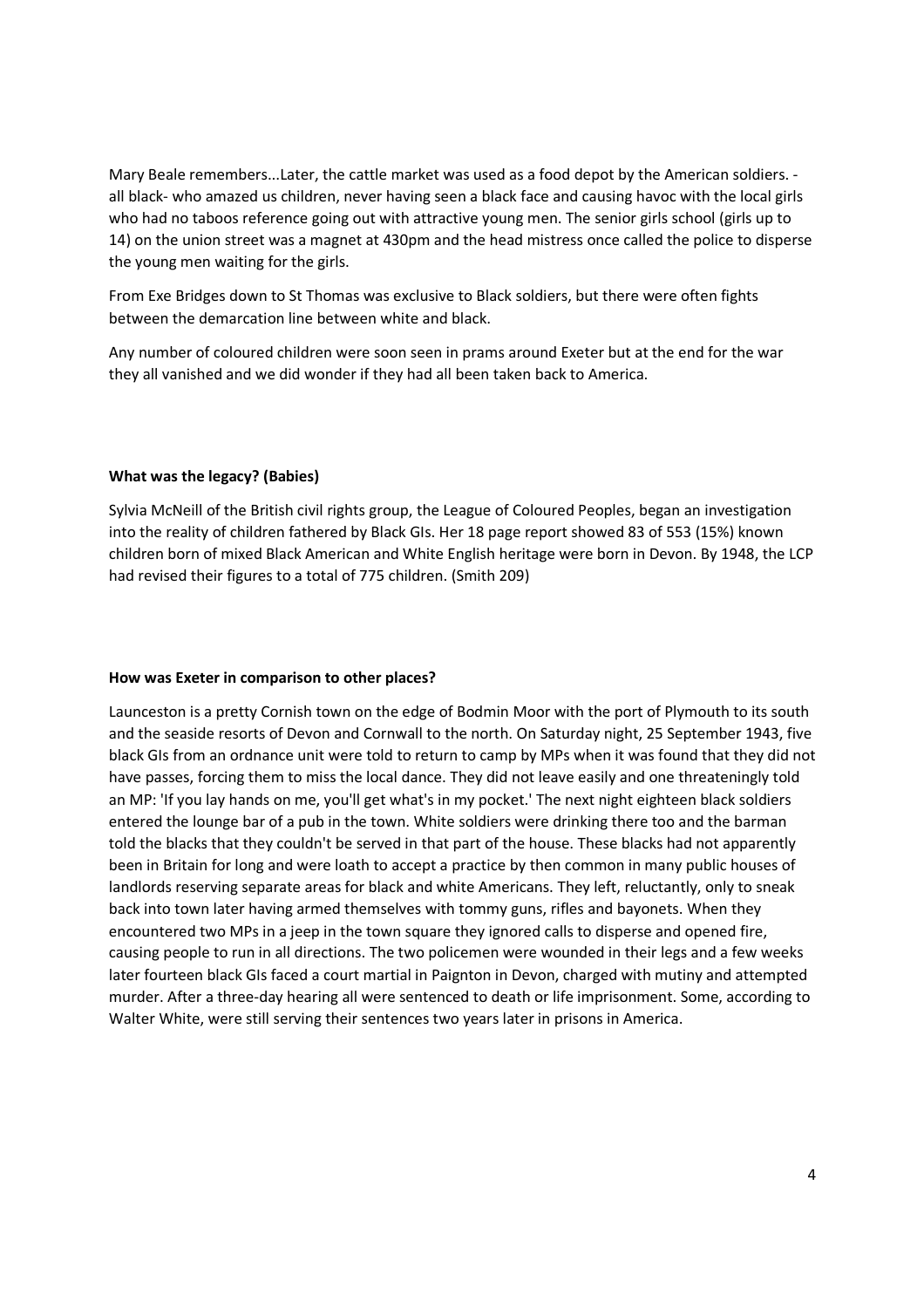#### **What did black troops make of England?**

In January 1943 Walter White, Secretary of the leading African-American civil rights group the National Association for the Advancement of Colored People (NAACP) covered 1700 miles in a tour of the UK visiting Black GI. In his visit, he met with Officials from the US and British armed forces, black and white American soldiers, as well as British civilians. In his book on the experience, he explains how the black soldiers found it stressful working in an environment that saw them treated worse than German POWs by their own country in many cases, but he explains that the troops did find a connection with the British Public, in Walter White's 1945 book 'A Rising Wind' he explains:

'Almost without exception, the brightest note in the stories of all Negro soldiers I talked with that afternoon was the story of friendships they had formed with the British people. At first alarmed by the tales about Negroes, the British common man had reacted in favor of those who he believed had been maligned and against those who had told stories about Negroes which the British had found to be fantastic and untrue.

There are interesting facets in the reasons for these friendships. Away from the sophistication of cities such as London, Liverpool, and Edinburgh, the British in the smaller towns are a simple, friendly people with a passion for fair play. But the bond between them and American Negroes was not based on abstract principle or indignation against an injustice. The overwhelming majority of American soldiers, white and Negro, are also decent human beings, not given to flamboyant boasting or rowdy behavior. But some soldiers made no attempt to conceal their contempt for towns and people which did not have all of the mechanical gadgets which are commonplace in the United States.

The absence of telephones and radios, electric refrigerators and vacuum cleaners to most soldiers of this type, denoted an inferior civilization and a backward people. When such opinions were loudly and frequently expressed within earshot of the British, they made no contribution to Anglo-American amity. The average weekly income of more than 60 per cent of the British people [was] three pounds, ten shillings or about fourteen dollars at the rate of exchange during the war. More than three fourths of the Negro troops in England early in 1944 came from the South another area of depressed income. They, like the British, were not so accustomed to highly mechanized gadgets. Therefore they were not so prone to derogatory comments upon British living as were some of their white fellow Americans. So, too, did somewhat better manners restrain them from giving offense. Learning this in time, the British developed respect and friendship for Negro soldiers which they, in turn, cherished. For many of the Negroes it was their first experience in being treated as normal human beings and friends by white people'.

Walter White